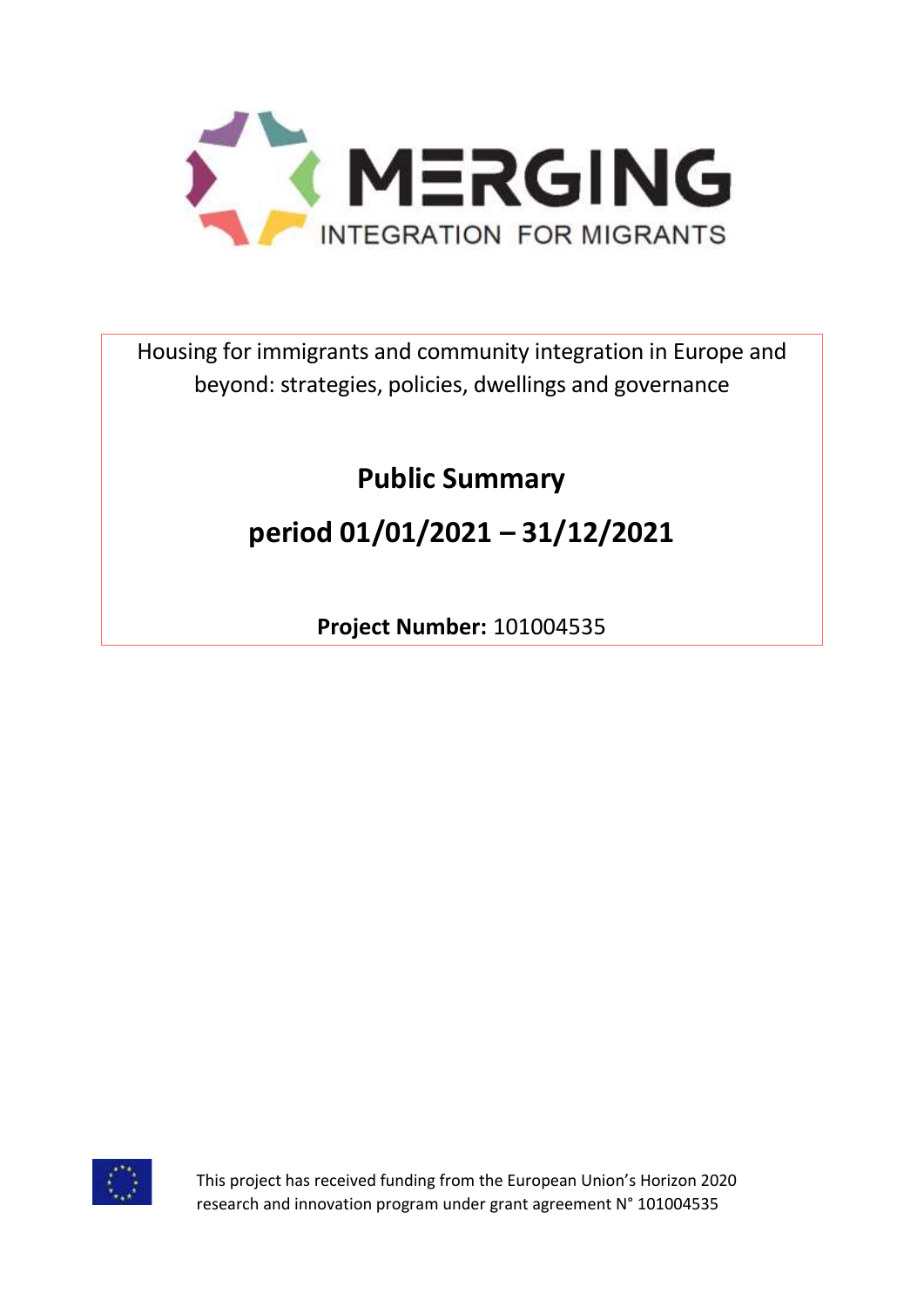## Summary of the context and overall objectives of the project

The arrival of migrants contributes to diversifying the demographic, cultural, linguistic, ethnic and religious makeup of already diverse European cities and suburbs and rural communities. This may represent an opportunity, but also a significant challenge if taking place in an unorderly manner, as occurred in Europe since 2014.

In view of their magnitude, these phenomena generate two major sources of tension. They destabilize countries of origin because of the flight of talent abroad and challenge countries of arrival to welcome and integrate migrants. This is particularly the case in Lebanon, in Turkey, in Northern America but also in Europe, which accounts for 30% of global migration flows – 82.3 million migrants (International Organization for Migration, 2020). They challenge social services to support populations suffering from deep trauma. They challenge politicians and elected officials to maintain the unity of populations in a context of a deep social divide. They challenge urban planners to host migrants in cities already under stress in terms of housing – immigrants tend to be more present in urban or border departments (INSEE, 2017).

In this context, the main challenge is to provide policy makers at local, regional, national and supra-national level, civil society organizations and other relevant actors with effective, responsive, flexible, context-specific and culture-specific proposals for measures to address socio-economic integration and inclusion as well as access to rights and services. This includes

sustainable and participatory strategies, also with the involvement of citizens, civil society actors, education institutions and the private sector.

To meet these challenges, we propose to address the issue of reception and integration policies from the point of view of housing since it is one of the key factors for successful integration of immigrants

The MERGING project is an interdisciplinary study of migrant integration through participatory housing initiatives.

General objectives are to develop, implement and test a participatory housing program dedicated to immigrants involving various stakeholders (citizens, civil society actors, education institutions, private sector and beneficiaries) in order to propose recommendations for inclusive measures to local, regional, national and European authorities and other stakeholders, and disseminate the findings.

The project brings together 7 disciplines from 10 partners to test an innovative approach aiming to facilitate and ensure the sustainability of migrants' integration process.

MERGING reviews existing knowledge, integration policies and initiatives across macro (EU migration policies), meso (regional economic & social systems) and micro (individual practices) levels in which housing occupies a prominent place. This will enable us to study the feasibility of participatory pilots in order to implement, test and evaluate them in 3 European regions. To ensure the success and the sustainability of the project, both immigrants, hosts, volunteers, NGOs, companies, citizens will be involved in the construction (or renovation) of housing.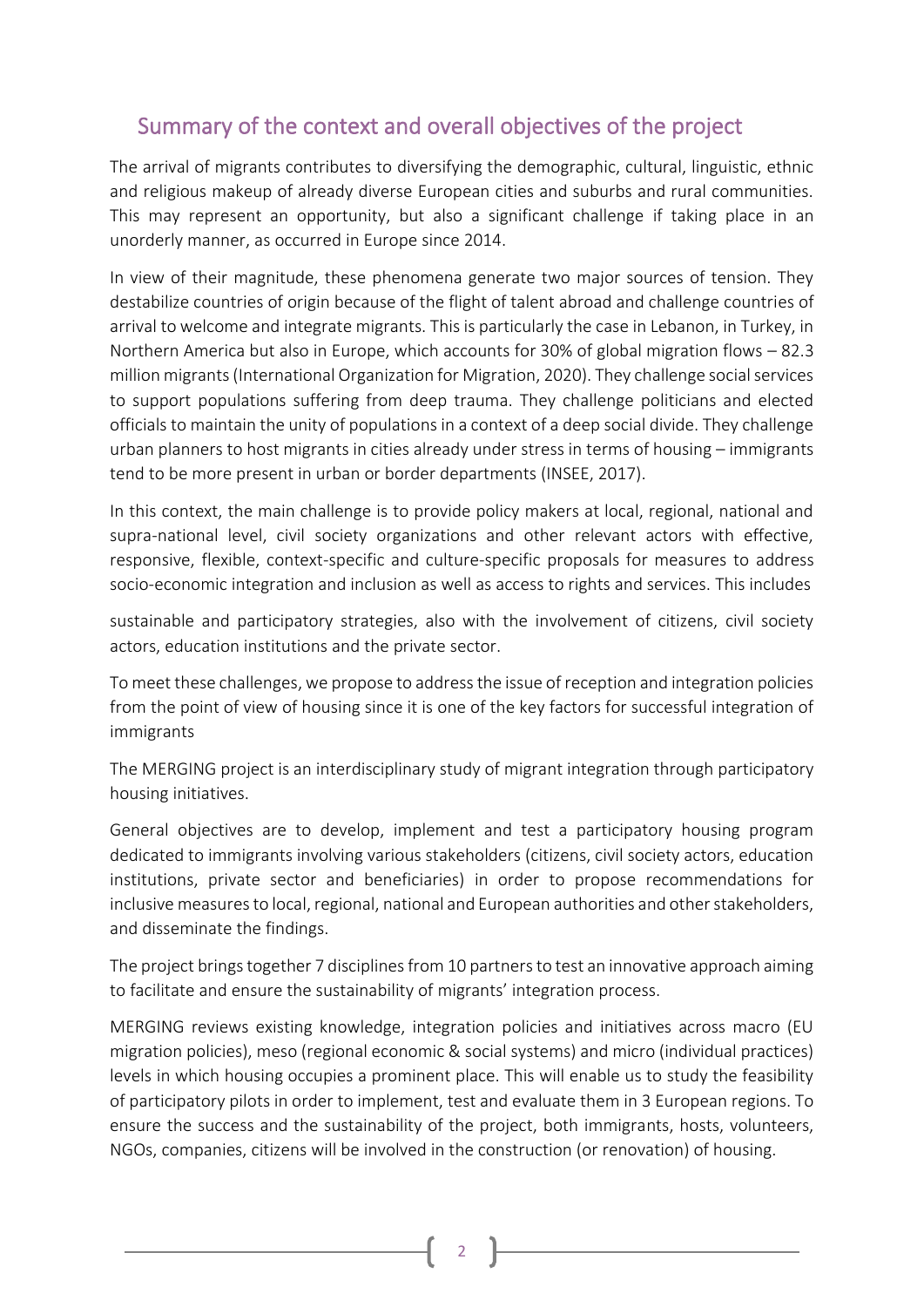The innovative, multi-method approach (e.g. interviews, focus groups, policy analyses, quantitative data analysis and participatory action research) provides in-depth analyses of:

1) the long-term effects of participatory housing initiatives;

2) factors fostering or hindering integration processes of migrants and access to civic rights in local communities; and

3) how diverse stakeholders can support migrants by strengthening their socio-economic integration through participatory initiatives (notably the ones related to housing).

MERGING will contribute extensively to integration studies - empirically, methodologically and conceptually - through its place- and migrant-centred approach. MERGING offers direct benefits to migrants and evidence-based policy recommendations will help to push policy and practice innovation in the field of migrant integration in Europe.

# Work performed from the beginning of the project to the end of the period covered by the report and main results achieved so far

In 2021, two work packages (WP 2 & 3) have been completed and three have started (WP 4, 6 & 7). WP2 aimed at identifying existing knowledge (and gaps) related to housing and inclusion policies for exiled people in Europe. WP7 aimed at analysing governance systems to make recommendations to policy-makers through policy briefs. The objective of WP3 was to conduct case studies in order to identify key success factors, propose social business and governance models for the pilots (WP4) and make recommendations to actors related to immigrants' integration through housing.

The objectives of WP2 and 7 were to 1) Review the topic of "immigrants' housing and integration" in the international academic literature of participants' countries; 2) Review and compare inclusion policies; 3) Evaluate the housing conditions for newly arrived immigrants and 4) Develop the methodological guidelines to collect information on experiences and practices that will be analysed in the WP3. To do so, a research strategy has been designed, combining literature review, statistical analyses and expert interviews. Figure 1 summarizes the research strategy designed and implemented to conduct WP2 and 7.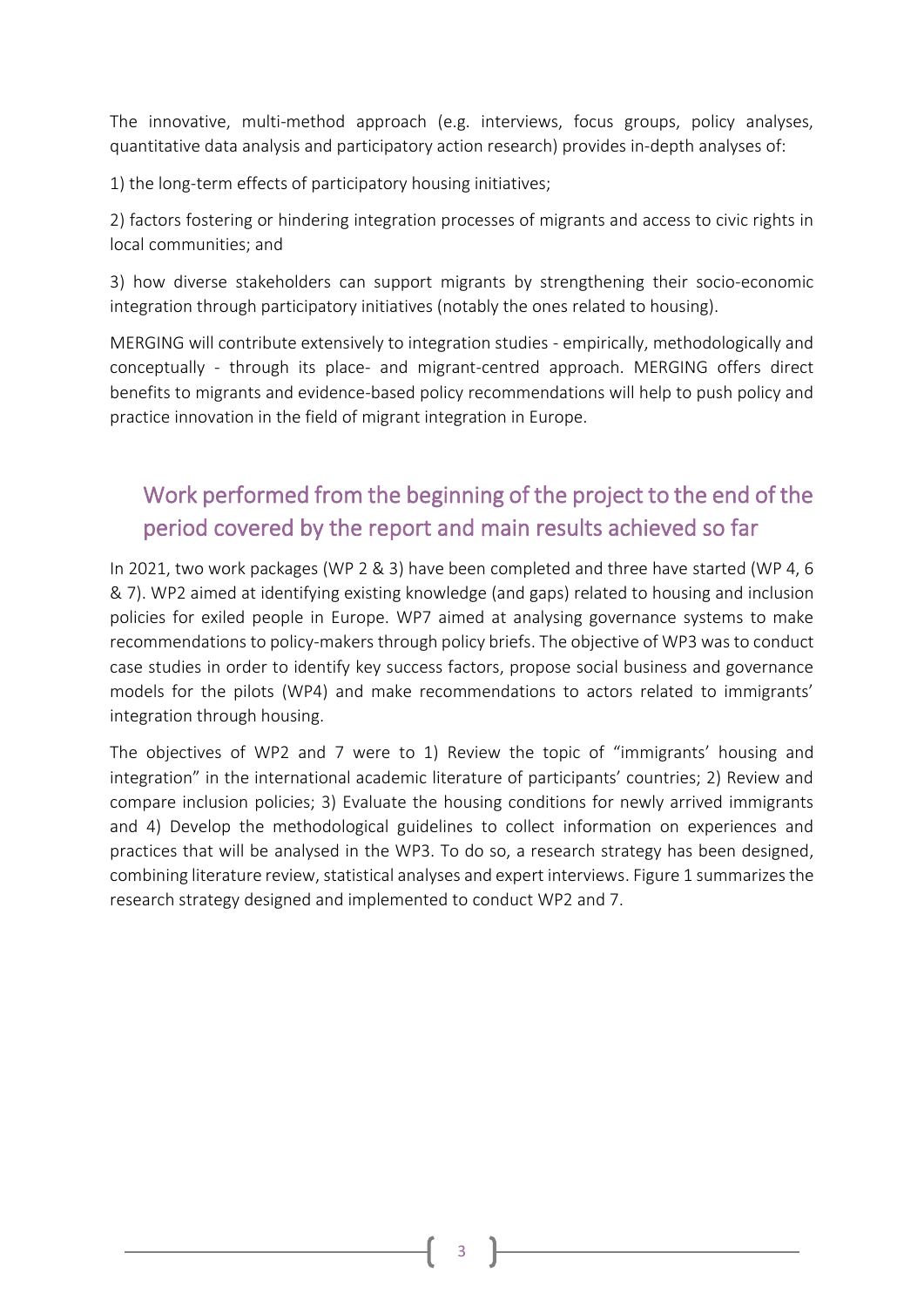#### Figure 1. Research Strategy



Analyzing the information on experiences and practices is the goal of WP3.

The analyses conducted in WP2 allowed us to identify similarities and differences among partner countries in terms of actors involved, procedures, access to civic rights, immigrants' freedom of action, difficulties faced and solution found. Several lessons were drawn from our analyses.

## **Immigrants and Integration**

In WP2, we started by analysing how the notion of immigrant has been defined and treated in the academic and institutional literature of each partner country. A great variety of denominations, administrative statuses and situations are being used to analyse migrants' integration journey. Our literature review pointed the effect of immigrants' administrative categorization on the integration journey: the status attributed to migrants influence the type of housing/accommodation they will be able to benefit, the speed and ease to access to civic rights (healthcare, education, labour…) - thus, to take part to the local society. Among immigrant populations, asylum seekers, isolated minors and undocumented migrants are the most vulnerable individuals due to the uncertainties associated to their status and their impossibility to engage in any economic activities (thus to gain financial autonomy).

The cross-country analysis highlighted the disparity of actions engaged by governments regarding immigrants' reception policies and procedures. Indeed, the success rate of asylum seekers is very different from one country to another within the European Union: some countries (e.g. Ireland, Austria, Luxembourg) granted refugee status to almost 50% of the petitioners in 2021, when others (e.g. Spain, Bulgaria, Cyprus) only granted 10% of the requests of refugee status (Eurostat, 2021). This clearly differentiates the resources to which each type of population can have access depending on the country of reception. Furthermore,

4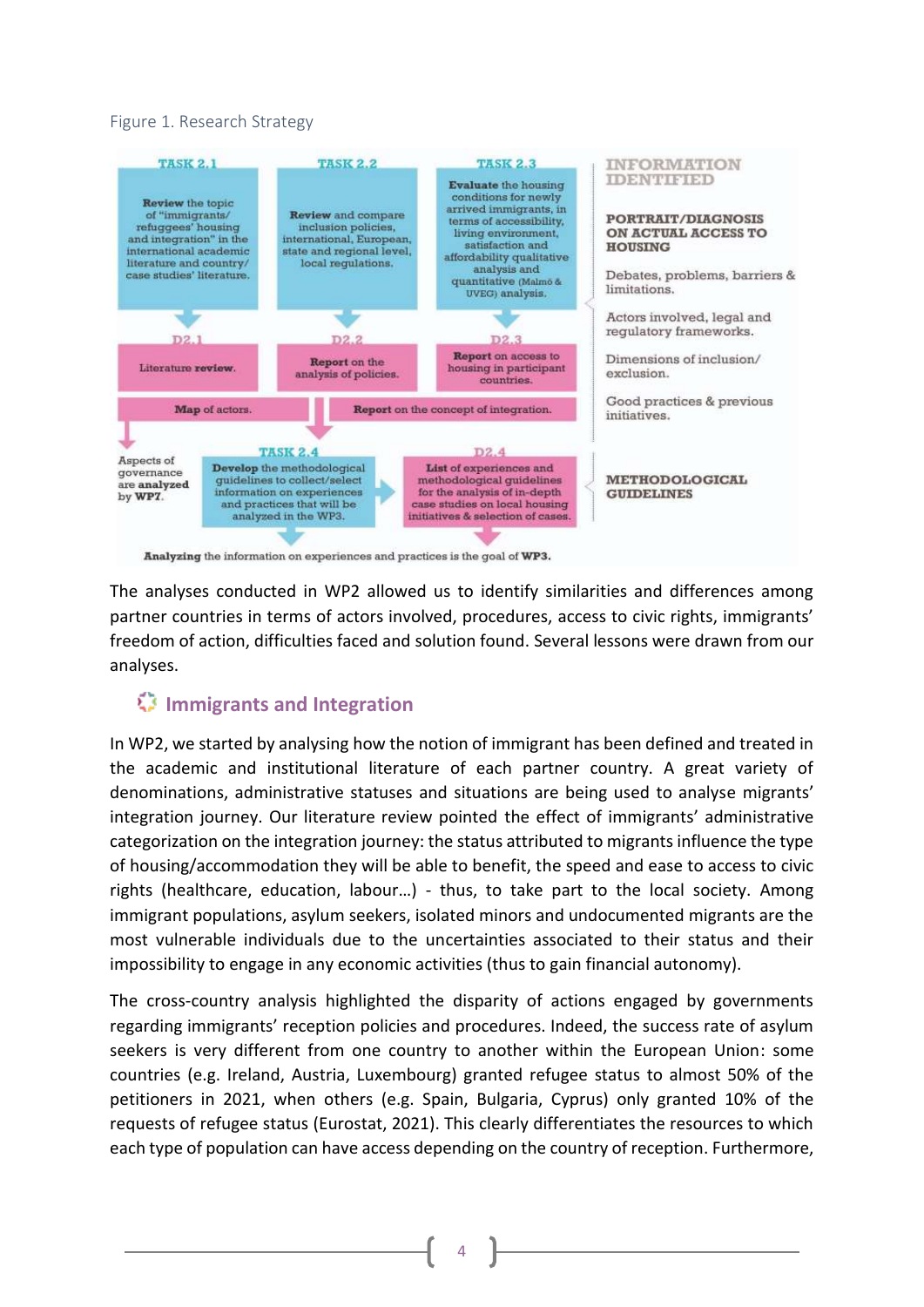some EU countries tend to limit the access the welfare system despite benefiting from subsidiary protection.

### **Immigrants and Housing**

Regardless the country studied, academics and institutional actors agree on the critical nature of housing. It is the first step in being able to guarantee the other resources that make it possible to integrate into the host society, because it provides the minimum security to cope with everyday life and it is needed in order to access to basic rights (Firang, 2018; Teixeira & Drolet, 2018; Balampanidis, 2020; Buchen-Knapp, Fakih & Spehar, 2018; Leh, 2018). However, it is also critical due to the difficulties faced by the most vulnerable ones to access to it. The lack of social or affordable housing in cities, associated with the rising bargaining power of housing providers, makes it harder and harder to access to a decent housing. Indeed, accessing to a house is a long and expensive process, worsened in some cities by the emergence of tourist-oriented rentals, speculation or the effects of COVID. This is particularly true for immigrants, which see their access to housing slowed by the rigidity of national/local policies, the time spent in administrative limbo, their lack of financial autonomy, the existence of discriminatory practices – as some housing providers applying ethnic quotas when selecting their occupants.

#### **Which role do governments play?**

Governments play different roles regarding immigrants' access to housing. In countries like France or Sweden, the state administration plays a very important role in housing provision. Decisions tend to be centralised and financings are attributed by the central state. In other countries, like Italy and Spain, this role is shared by regional, local governments or even nongovernmental organizations

In Europe, most asylum seekers live – albeit temporarily - in reception centres. This means that, although they have access to housing, it is not individual, but shared. This occurs, in general, while asylum is being processed, thus marking a transition in what the literature has defined as a pathway (Wyckaert, Leinfelder & De Decker, 2020).

Interestingly, it appears that discrepancies exist between countries and actors regarding immigrants' decision-making related to where and how they will be housed. Immigrants' freedom of action is situated on a continuum, from the total

absence of decision power to the full cooperation of beneficiaries and housing providers, and from decision taken by the central state to local authorities. In countries like France and Sweden, immigrants are dispersed on the territory by national institutions to reduce pressure on large cities with more or less restrictive policies. In other countries like Italy and Spain, these decisions are taken at the regional level, opening the door to more adapted but also diverse policies. In some cases, immigrants will be able to select a destination while in others, the destination will be imposed without leaving any room for changes. The work conducted in D 2.2, D. 2.3 and D 7.1 was dedicated mapping the international, national and local actors involved in the housing process. At the policy-level (D 7.1), we analysed the governance of migrant housing at the local/county level, the national level and the regional/EU level. We have mapped the different governmental and non-governmental actors involved and we have pointed to the challenges and opportunities for collaboration while building in research produced in WP2 and WP3. At the societal level, it allowed us to have a better understanding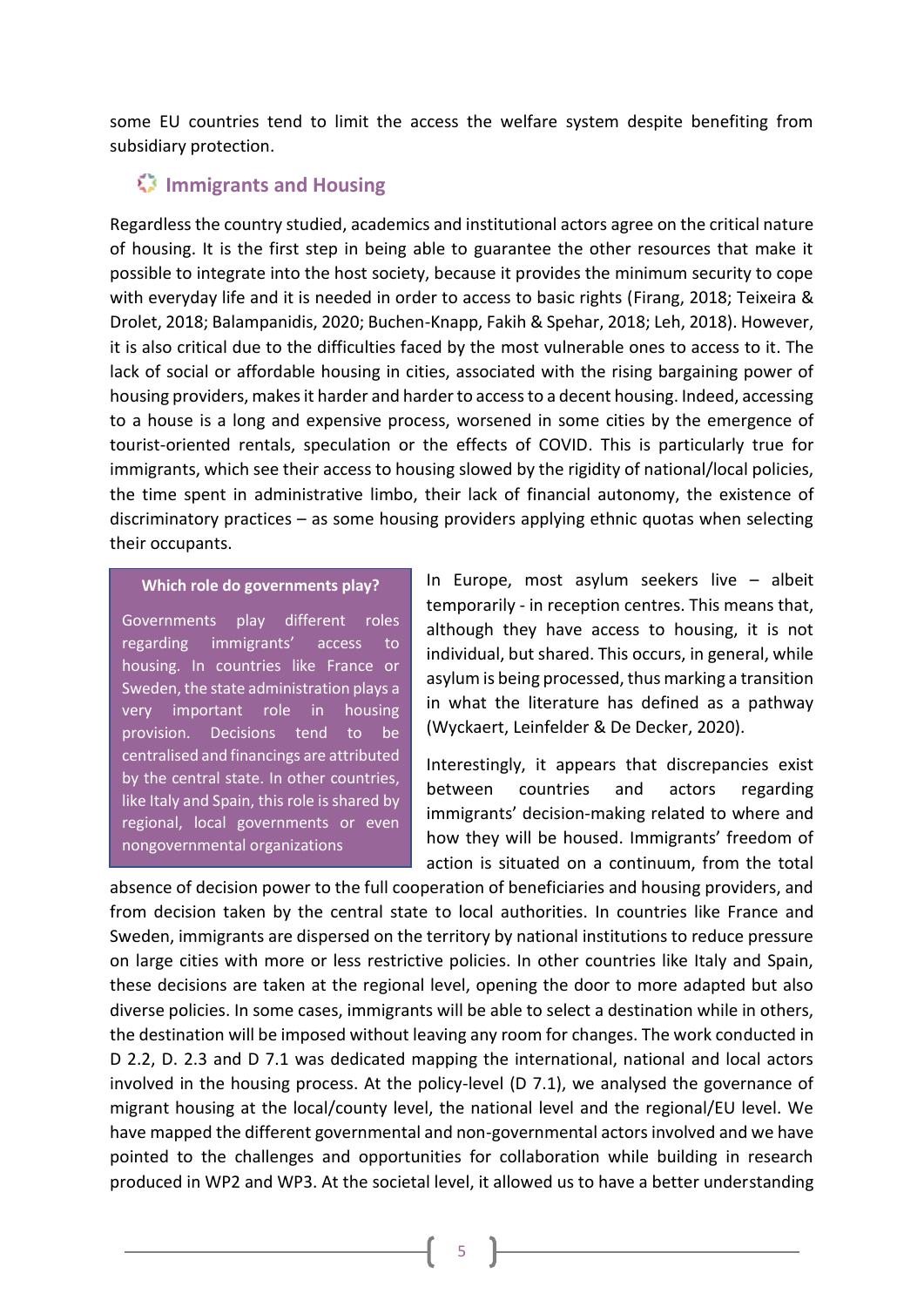of contextual differences by observing local ecosystems, mapping local actors through a multilevel governance mapping system and identifying their roles, actions and difficulties faced – notably at the housing level.

Furthermore, it allowed us to identify more precisely the stakeholders which we will address, and we have produced the first policy brief targeting policy makers and practitioners in all levels of administration (as part of WP7). These efforts are, indeed, important to reach our final objective which is to provide stakeholders with the necessary tools to ensure the efficient governance and the successful implementation of constructive housing initiatives for immigrants

Regarding access to housing, a critical moment for beneficiaries of International Protection lies between the moment of leaving the reception centre and the establishment in a home, as there is usually a gap in terms of help from the administration. This gap may be characterized by the existence of formal or informal aid, or by the absence of any kind of aid. Four main strategies are being implemented by immigrants in order to overcome the administrative gap and access to housing: 1) getting help from the migrant community (sharing flats…), 2) getting help from local citizens/actors (solidarity housing, mentoring…), 3) using the private resources of the rental network and 4) the welfare path, dedicated to isolated minors and mothers (Aigner, 2019).

#### *Main difficulties in accessing to housing*

Besides the negative consequences of COVID-19, multiple factors make the access to housing difficult for immigrants in Europe. First and foremost is the problem of social housing, which is very limited in many countries, especially those that receive more asylum applications, notably the Mediterranean area. This lack of social housing affects the most vulnerable people, including immigrants, as well as asylum seekers and refugees. Second, there is

discrimination caused by xenophobia in access to housing that limits access to certain racial profiles, in part caused because landlords think that either tenants will not be able to pay the rent, or they will create problems in the neighbourhood (Acolin, Bostic & Painter, 2016; Bonnet et al., 2016, 2018). Third, there is an increase in rents, which leads asylum seekers and refugees to take some measures: first, living in cheaper areas, which are often degraded; second, going to live in the company of other people and share expenses; third, occupy homes or built spaces that are abandoned; or, ultimately, living on the street (Bhagat, 2019). Fourth, the administrative complexity and the non-consultation of immigrants' needs during the settlement process pushes some of them to leave public systems to remain located in the same city;

#### **Geography and Access to Housing**

Major differences exist between the settlement process carried out in large cities or in semi-urban or rural areas. In urban areas, the housing problem is serious as prices are high and the competition fierce (Weidinger & Kordel, 2020; Bolzoni, Gargiulo & Manocchi, 2015; Gardesse & Lelevrier, 2020). Existing policies of territorial dispersion and delegation of powers to regional or local governments end up producing situations of inequalities within the same country in the application of rules, and to notable differences between state macropolitics and initiatives being developed at the local level (El-Kayed & Hamann, 2018; Meer et al., 2021)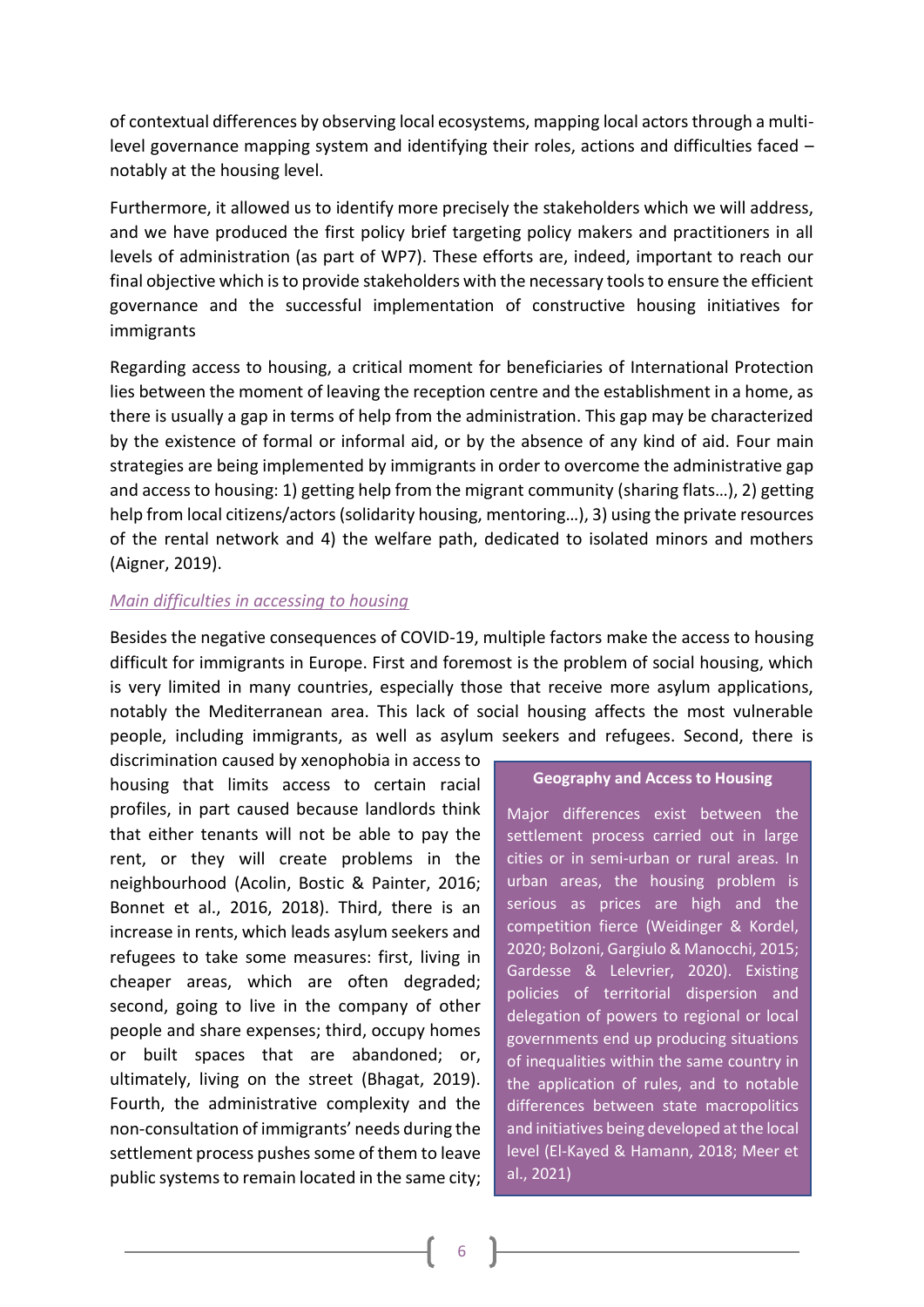close to their own communities. We can add also that a major difficulty in the case of Sweden at least is the overall lack of housing which limits the possibilities for refugees in accessing housing and it also fuels the competition across the lines of refugees versus locals in accessing housing. This is both a practical issue and a political barrier as it holds back the municipalities from offering long term housing for refugees under the threat of the high political cost.

The work conducted in WP2 led us to establish the methodological guidelines (case selection template, interview grid, template for data restitution, data analysis strategy, etc.) necessary to run the case studies planed in WP3.

## **Case studies**

In 2021, five case studies have been conducted in France, Italy, Spain and Sweden on housing programs selected for their innovativeness and heterogeneity on the basis of five dimensions: 1) audience targeted, 2) urban planning, 3) integration goals, 4) governance, 5) welfare.

The case selected are:

- The Swedish SällBo project (temporary co-housing example of interethnic and intergenerational mix)
- Two French cases:
	- o Les Cinq Toits project (temporary housing solution embedded in a community of practices)
	- o Un Toit c'est Un Droit project (scattered housing project based on grassroot engagement and refugees' activation)
- The Spanish Agermanament Comunitari Valencià project: multi-stakeholders' provision of temporary and scattered urban housing solutions
- The Italian Housing First Co.Bo (multi-targeted and educationally-lead scattered housing solutions)

All cases represent multi-target projects that were made possible by the existence of multistakeholder networks, while also contributing to enlarging and strengthening them.

A total of 106 interviews has been conducted with immigrants, volunteers, social actors, local authorities and policy-makers within the scope of WP3. In addition, the MERGING partners took 23 pictures and did 8 days of non-participant observation in the selected housing facilities. Data have been analysed by each team using a double coding technique, based on a grid (deductive coding) established by UNIBO and SBE and an inductive coding using software like N'vivo and Atlas.ti.

The work conducted in WP3 highlighted the discrepancies existing in the institutional and governance contexts, different actors and competences of local and metropolitan authorities, varying NGOs' exposures, and role as well as diverse forms of civil society's grassroot engagement on the subject of immigrants' access to housing. Our work revealed that both formal and informal institutions determine housing practices at local level. The first recognition deriving from both literature and policy review, as well as exploratory stakeholders' interviews, revealed that formal institutions mainly concern the legal and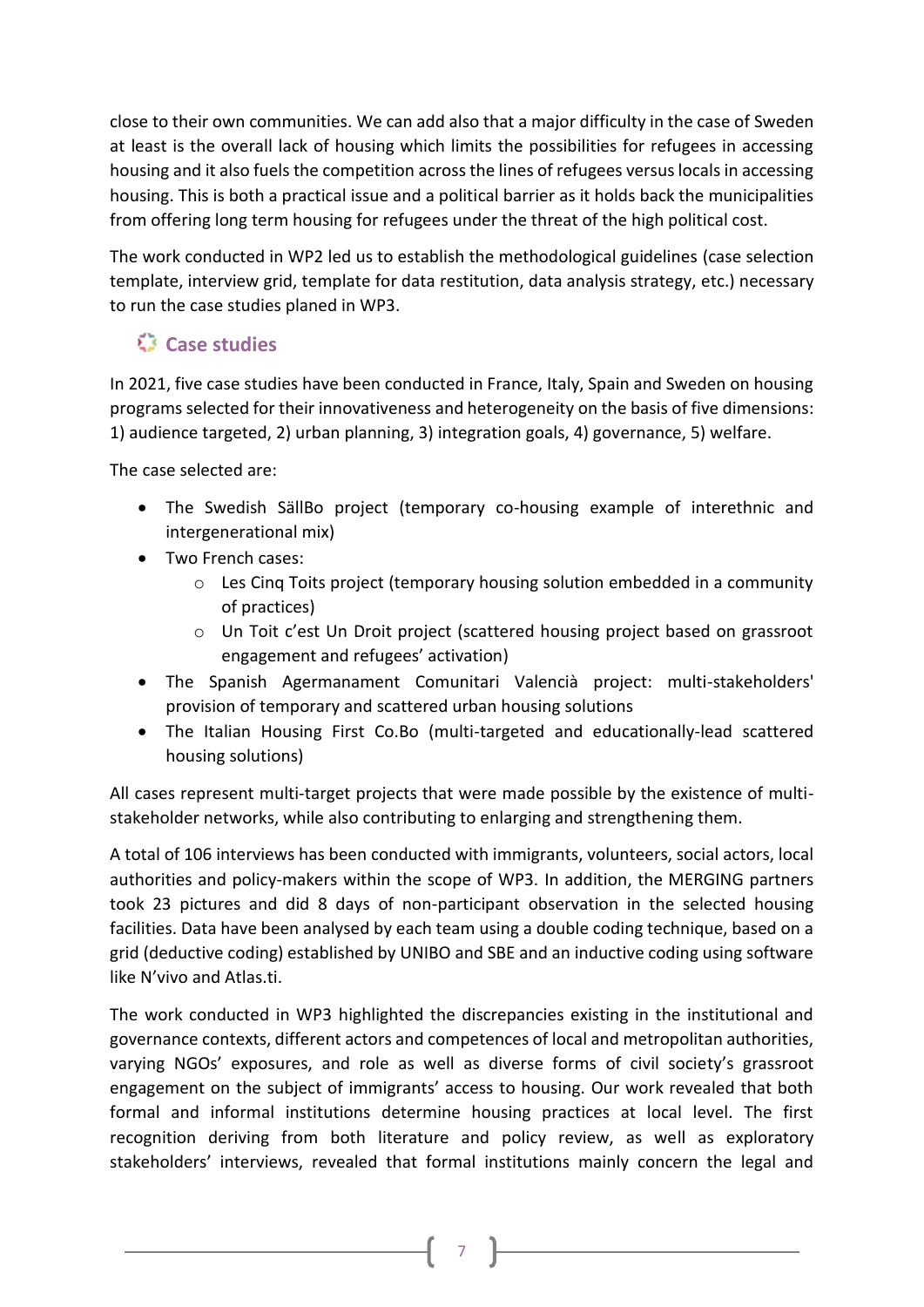administrative fundamentals of spatial and temporal housing measures, while the informal institutions primarily comprise the cognitively anchored patterns of perception, beliefs, shared values, and behaviour of the actors involved in the field. This means that refugees housing projects are not exclusively dependent on the legal-administrative systems, but also on the different socio-economic, political, and cultural structures and dynamics prevailing in each country, and on how they are articulated at the local level. Such considerations are significant in shaping problem perceptions/definitions and responses in different national and sub-national settings.

From a Business Model Canvas perspective, the comparison of the selected cases also allowed us to identify similarities and differences, as well as the specificities of each site in terms of targets (beneficiaries), social value propositions, temporality, integration activities, strategic partners/networks, housing typology, key resources and costs, governance, scalability/replicability and, finally, social and environmental benefits. Participatory initiatives, long-term solutions, external networks and the provision of integration activities proved to be critical to ensure a rapid and successful integration. Based on these comparisons, and on the extensive literature review conducted in WP2 and 3, we were able to propose two new typologies of operating models regarding housing solutions for immigrants.

First, we built an integration service governance based on two dimensions: the breadth (from the most housing to the most individual-focused) and the degree of internalisation of the provided services (from the full internalization vs outsourced). Four models have been identified: the intermediary, the housing manager, the networked individual-based and the integrated individual-based models.

Second, we built a typology of space for integration based on two variables: the degree of social mixing (from the integration within to extra housing) and the architectural centralization (from the most centralized to the most decentralized). Four categories have been identified: the co-housing space organizer, the integration space manager, the network organizer and the collector.

The work conducted in WP2, 3 and 7 lead us to formulate a set of 12 recommendations related to the design and construction of housing initiatives for refugees. Theses 12 recommendations aims at guiding actors when providing refugees with a place to live, as well as services that could foster their integration. These recommendations will be particularly useful to the MERGING partners involved in WP4, 5, 6 and 7.

Finally, WP4 and 6 were initiated, starting with the design of the pilot projects, the definition of the goals and expected outcomes of the pilots.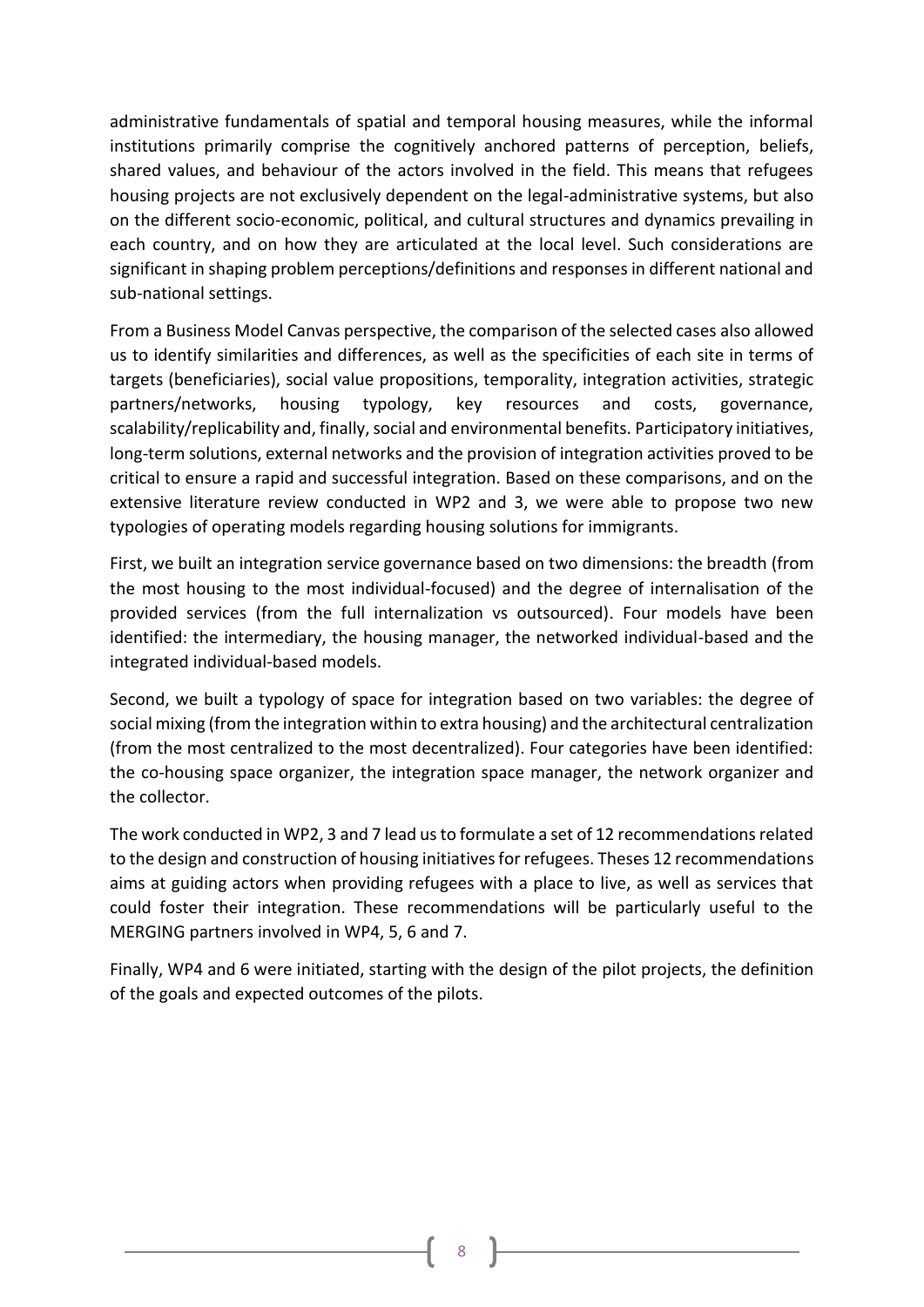# **Progress beyond the state of the art, expected results until the end of the project and potential impacts**

The multidisciplinary nature of the MERGING team, and the work conducted, allows us to build a rich analytical framework related to immigrants' integration through housing. Several gaps have been identified in the literature. First, the work conducted in D 2.1 and D 2.2 shed light on the fact that housing has rarely been studied per se, but rather as a component of social integration of immigrant populations. Consequently, measuring the impact of housing of immigrants' social integration remains a topic insufficiently addressed. Second, most of the literature analyse immigrants' integration from a static point of view, but not from a dynamic perspective. However, many difficulties faced by immigrants are related to the evolution of their status and conditions in the host country. Third, we build a whole methodology to map stakeholders, select case studies, collect and analyse data. We also proposed two new typologies combining governance/business models and architectural aspects to analyse housing projects. These typologies should allow us to better understand the importance of housing (typologies, location…) on migrants' inclusion by including in the analysis local architectural specificities, building facilities and support activities.

### **Expected results**

In line with the work already conducted and the goals set in the evaluation framework of the pilot projects (WP6), the MERGING project intends to contribute to reaching the following objectives:

| Objective                                                     | Explanation                                                                                                                                                                                                                                          |
|---------------------------------------------------------------|------------------------------------------------------------------------------------------------------------------------------------------------------------------------------------------------------------------------------------------------------|
| exiled<br>people's<br>social<br><b>Improving</b><br>inclusion | Exiled people are included in the host society and<br>are full-fledged actors.<br>Their needs are covered and they have access to<br>their rights.                                                                                                   |
| Building inclusive governance models                          | Stakeholders act together to respond effectively to<br>the challenges of reception and inclusion of exiled<br>people.<br>Exiled people participate in decision-making<br>processes.                                                                  |
| housing<br>Improving<br>and<br>living<br>conditions           | Living spaces are open, accessible, respectful of<br>the environment and fulfilling. They promote<br>social interaction, improve community life and<br>contribute to the satisfaction of the needs of the<br>territory's inhabitants.                |
| <b>Building capabilities and Empowering</b>                   | The actors involved in the reception of exiled<br>people have adapted capacities, they enrich each<br>other through the different interactions. The<br>rhythm of each person is respected. The practices<br>evolve allowing a quality accompaniment. |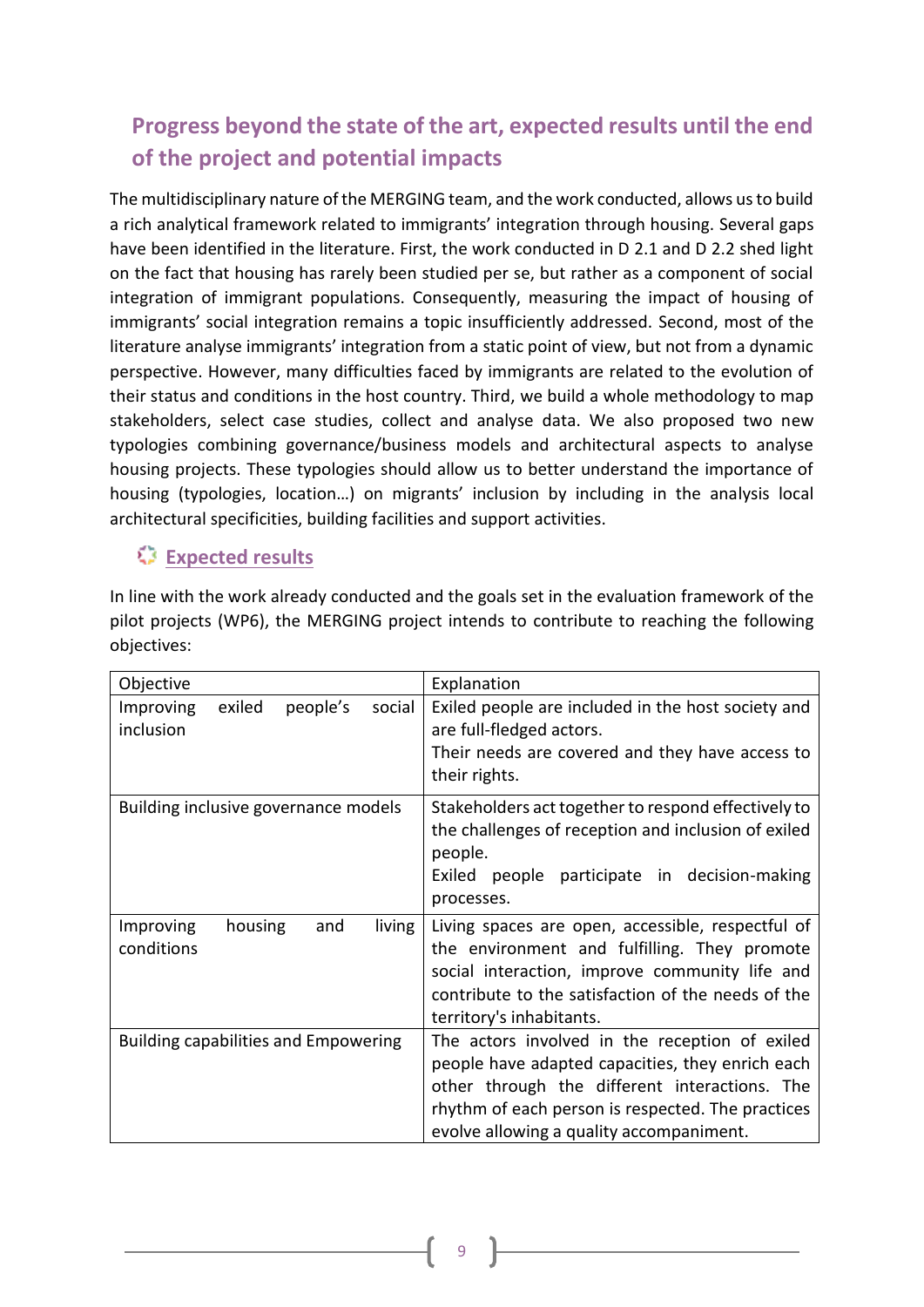A set of indicators has been designed in order to monitor the impact of the MERGING initiative on immigrants' social inclusion, notably in term of number of beneficiaries, time necessary to access to the labour market, etc. In the same vein, objectives are being defined for 14 types of stakeholders involved in the project, namely: Social landlords, Employment actors (public employment service, companies, associations, etc.), Public authorities (National, regional and local), Health professionals, Educational professionals, Culture and sport actors, Local Residents, Managers of the housing facilities, Project leaders, Media, Support associations, social workers, Builders/architects, Funders, Exiled People.

From an academic point of view, the MERGING partners aim at developing new methodologies to conduct research on and with exiled people – taking into consideration the ethical challenges related to their vulnerabilities. The dissemination of our results will be ensured through different channels: scientific events and medias, forums and other public events, workshops, social medias, etc. We intend to publish articles in major reviews, policy briefs, vulgarization articles and a collective book by the end of the project.

## **Expected impacts**

The MERGING project contributes to improving the social, institutional, economical and educational-research spheres.

### **Institutional and social impacts**

At the institutional and social level, the MERGING project aims at better understanding the nature of barriers to the inclusion of migrants with a view to improving integration policies, increase the effectiveness of accompanying measures and the rate of integration of migrant women into society. The work conducted in WP2, WP3 and WP7 already allowed us to identify X set of barriers: 1) the lack of affordable housing in major cities; 2) the difficulties in accessing to the private rental market due to high prices, discrimination practices and the lack of social capital locally; 3) the eclectism of national and local policies; 4) the negative effect of administrative complexity and categorizations; 5) the difficult access to civic rights (notably health, education and labour); 6) the politization of immigration and, subsequently, 7) the differential treatment offered to beneficiaries of an international protection (considered as "desirable") and economic migrants (considered as "undesirable")

The social fractures observed in Europe and the lack of calm discourse on immigration testify to the limitations of our current policies while advocating for greater integration of citizens in decision-making. It is commonly accepted that access to housing is the basis of any process of social integration and personal reconstruction. By developing the concept of participatory hospitality, our project aims to evaluate the effectiveness of citizen involvement in the processes of reception, acceptance of exiled populations by the locals as well as integration (professional and social) of migrants in the territory. The UN migration statistics highlight the difficulties faced by migrants in accessing employment and the precariousness they often experience. Indeed, the unemployment rate is 4 to 7% higher among migrants than among locals, jobs often more precarious (and undeclared) and wages up to 50% lower at equivalent work according to countries and sectors of activity (Migration Data Portal, 2020). These differences are particularly important in low-skilled sectors such as agriculture. It is also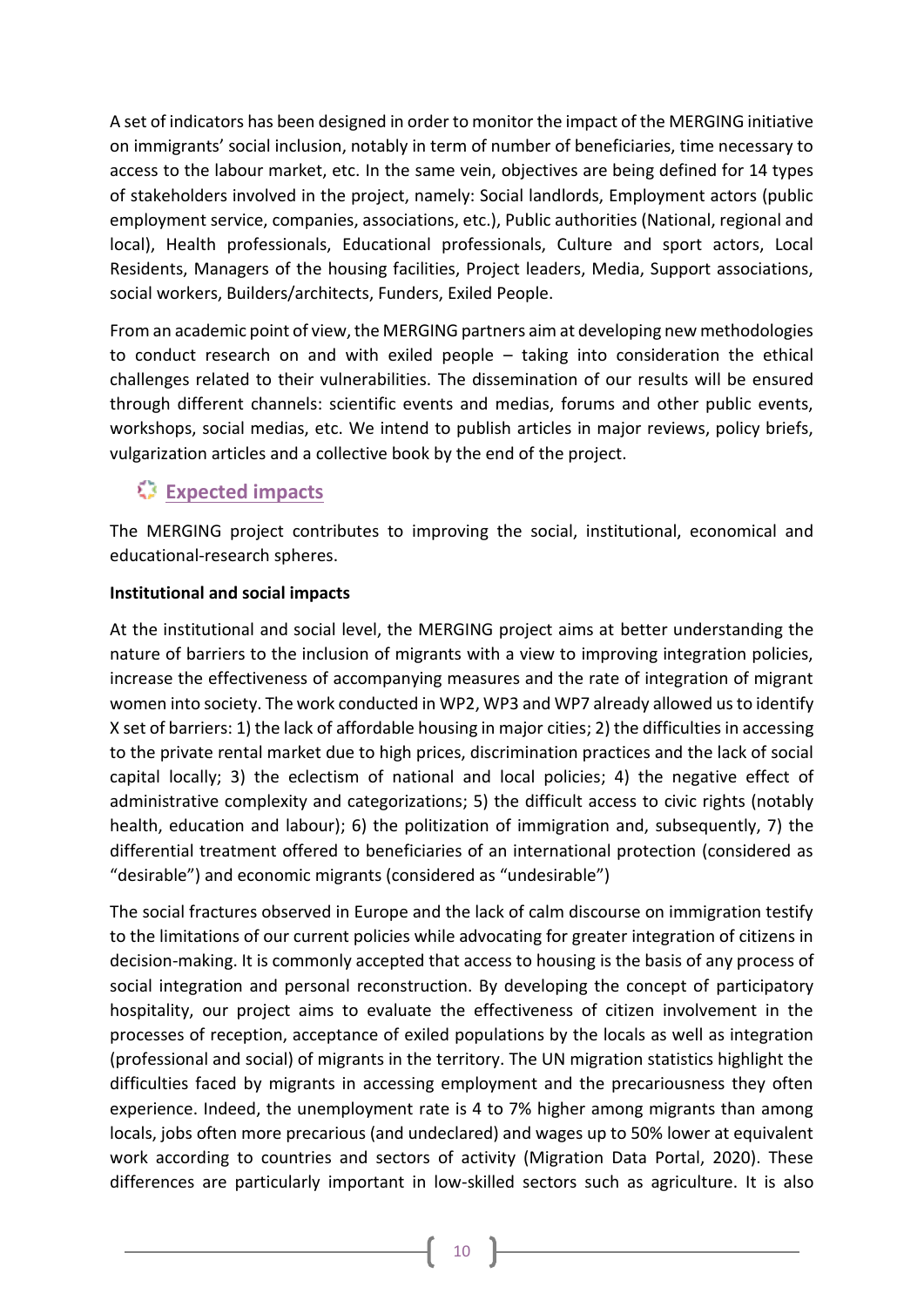important to note that unemployment also affects skilled migrants, the lack of recognition of diplomas greatly constrains access to the labour market.

Oriented towards collaborative and co-constructed housing, our project is in itself an innovative experience in connection with current societal demands, that is to say, the inclusion of stakeholders in the design and implementation of social policies. It is a unique opportunity to recreate social ties and to reduce the current divisions, not through political measures, but by making citizens involved in community life. Lessons learned from the implementation of this pilot project will also help to raise awareness among officials on migration and inclusion policies and to support elected officials in their efforts (1) improving urban planning policies to take account of new forms of urban mobility and (2) improving their knowledge of the messages to be communicated to their fellow citizens on social inclusion. It will also help to understand how relations between locals and migrants who benefit from innovative housing and inclusion schemes have developed in different countries. Citizen participation is indeed the main key factor for the success of the project and, on a larger scale, the long-term inclusion of migrants in our society.

### **Economic impacts**

From an economic point of view, it aims to participate in the dynamization of territories through the integration of exiled people into local societies. Many sectors are now struggling to recruit because of a shortage of labour. Facilitating access to employment for migrant populations arriving on the territory helps both facilitate their social inclusion and support the growth of businesses by giving them access to a new pool of talent with high experience and skills diversified. This last element will be particularly interesting for companies wishing to internationalise and/or accelerate their development in foreign markets. Their entrepreneurship is then seen as a priority circumvention strategy allowing them to take part in local economic life while ensuring a source of income – an essential condition for their access to independence, the way to overcome discriminations and to participate in the dynamization of territories.

At the crossroads of public and private spheres, the MERGING project aims to contribute to the improvement of inclusion practices through work by participating in the definition of policies (recruitment, training…) for immigrant workers – designed to improve their employability.

#### **Impacts on Education, training and research**

In terms of training, the MERGING project intends to improve the existing supply at two levels. It aims to strengthen students' intercultural and operational skills (notably Entrepreneurship and cultural diversity, two elements part of the UN SDGs). The involvement of students will first of all increase the ERS dimension of the teaching provided while making students involved in the project. Real-world case studies and testimonials from stakeholders may be derived from the research carried out by the MERGING partners and included in the training courses. This will allow both the results of the work to be disseminated and the theoretical concepts to be operationalized. In addition to pedagogical interest, the participation of stakeholders will provide students with new opportunities for vocational integration.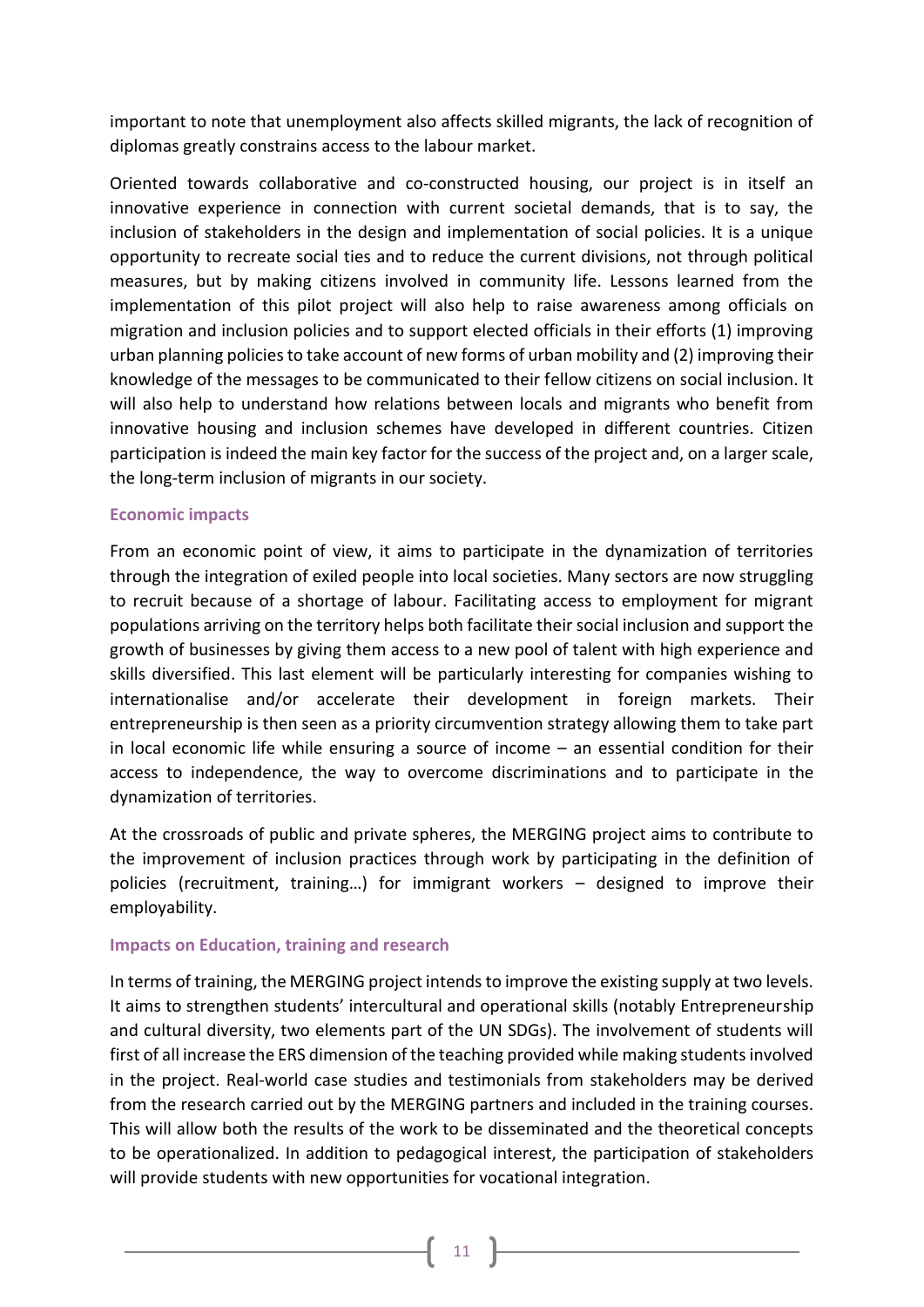In terms of research, the MERGING project will participate in enriching the debates existing in the academic literature regarding 1) immigrants' access to housing – and its impact on social inclusion; 2) the impact of participatory projects on local inclusion; 3) migration policies and 4) social operating business models and inclusion. The results of the work conducted in WP 2 to 7 will be communicated at national and international scientific conferences such as the IMISCOE Annual Conference, the International Conference on Immigration and Labour Market Integration, Migration Conference, the Nordic Migration Research Conference or the RENT conference, for example. These communications may lead to publications of scientific articles in classified international academic journals such as Comparative Migration Studies, Journal of Business Ethics, Journal of International Migration, Integration, and Policy Studies, among others. They may also be popularized in order to be communicated to communities, institutions and businesses through publications in managerial journals. Finally, they will enable teacher-researchers to operationalize their teaching, thus creating bridges between the worlds of teaching and research.